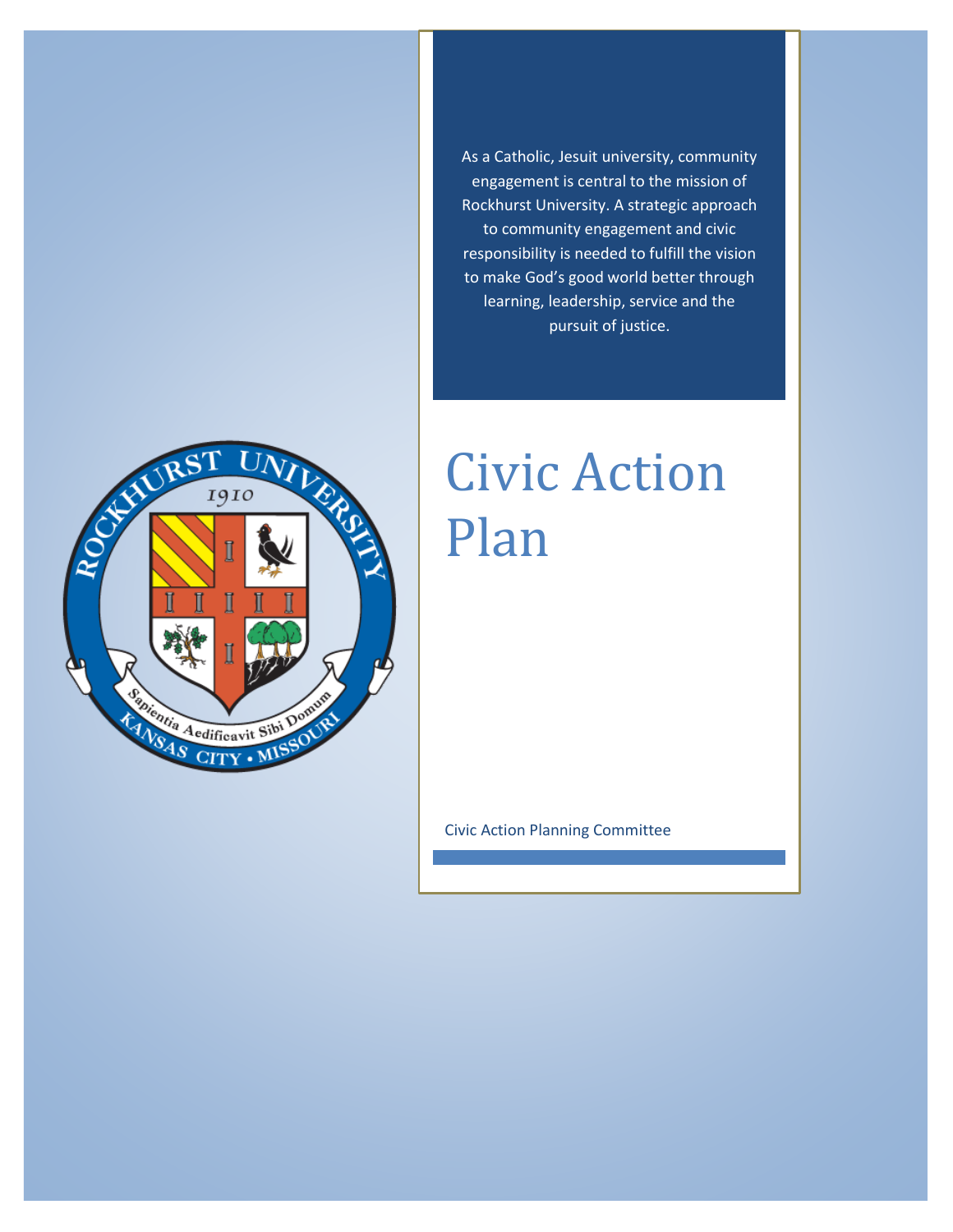In its mission and values statement, Rockhurst University proudly states that it is a learning community, centered on excellence in undergraduate liberal education and graduate education. It is Catholic and Jesuit, involved in the life and growth of the city and the region, and committed to the service of the contemporary world. Central to the mission of Rockhurst University is our involvement in the city, region and world around us. In keeping with our mission of engagement and service, the Reverend Thomas B. Curran, S.J., Rockhurst University President, has reiterated one key message to all of these groups on many occasions: we are called to "make God's good world better." This expectation and goal for students, faculty, staff, and alumni has been our call to civic action.

#### **MISSION/ VISION OF CIVIC ACTION PLAN**

As a Catholic, Jesuit university, Rockhurst University is involved in the life and growth of the city and the region and committed to the service of the contemporary world. The university infrastructure provides support for and is a resource to students, faculty, and community members. The university maintains a decentralized approach to community engagement to reinforce the notion that community involvement is not relegated to one office but is the mission of the entire university. There are specific offices whose primary functions include community engagement efforts: the Center for Service Learning and the Office of Community Relations and Outreach. These offices work collaboratively to support the community engagement efforts of the university. An examination of the current activities that address the five Action Statements prove that community engagement is a hallmark of the Rockhurst experience for students, faculty, and community members. Additionally, the examination revealed deficiencies in our community engagement efforts. For example, multiple groups indicated a lack of knowledge of community engagement efforts or a systematic way of communicating community engagement efforts to the campus and greater Kansas City community. The creation of the Civic Action Plan gives the university an opportunity to reflect and discern how to proceed in our efforts of community engagement with a spirit of *Magis*. Through this process, the committee determined the following mission and vision for the Civic Action Plan.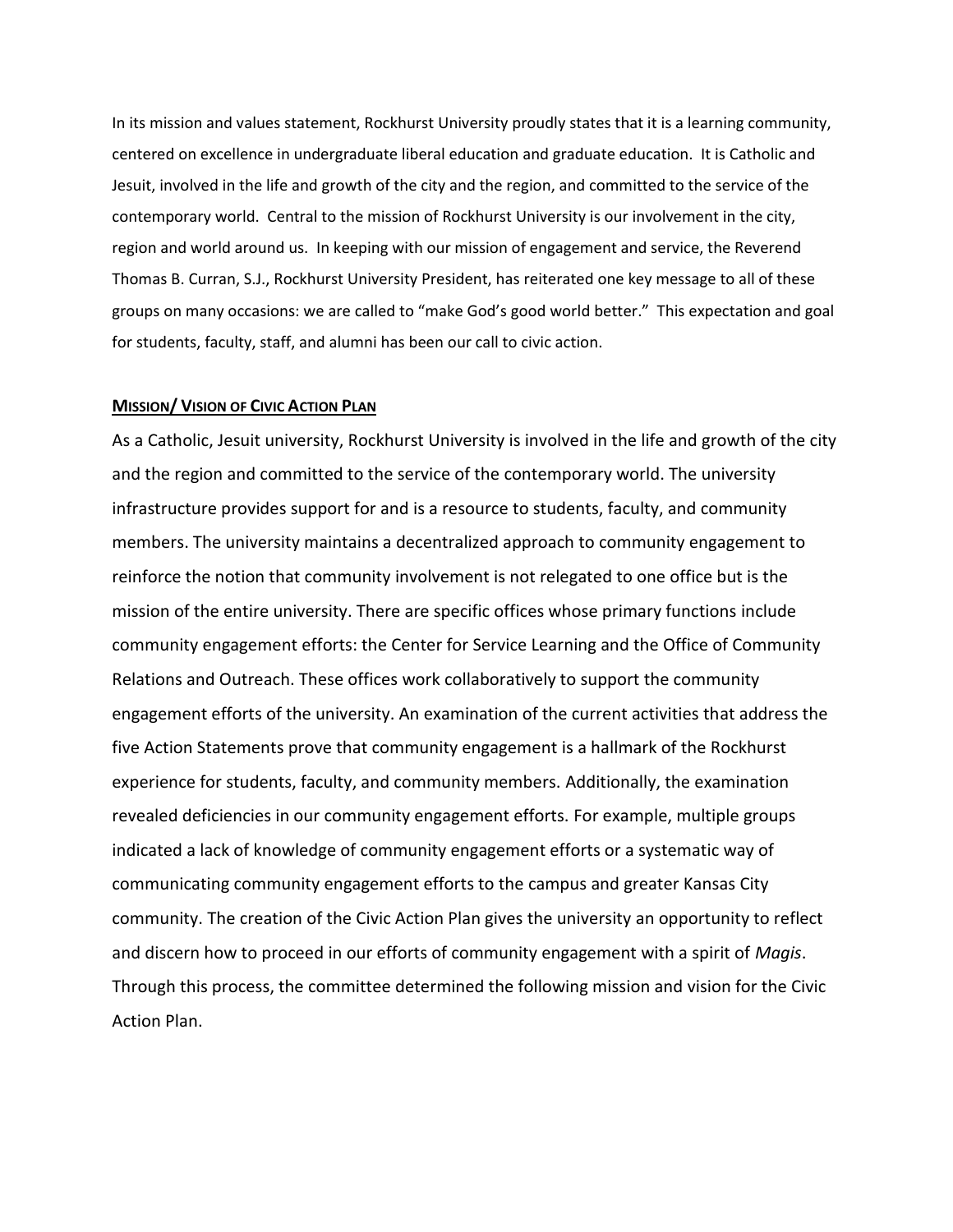Mission: Increase impact and reciprocity of community engagement and increase visibility and participation on campus, in our neighborhood, and in the greater Kansas City community.

Vision: Build capacity among faculty and staff to increase and foster engagement with campus community (faculty, student, and staff), neighborhood, and greater KC community.

### **APPROACH TO CREATING A CAMPUS PLAN**

The Jesuit value of *Magis* guided the team in creating the Civic Action Plan. *Magis* is not the accumulation of more but the commitment to excellence. In the creation of the Civic Action Plan, we strive to find more purposeful and effective ways to carry out our work. To aid in this, a committee of individuals representing various areas within the university were brought together to lead the efforts. To gather information from all areas of the university, several focus groups were held to provide input to current community engagement efforts and provide ideas and guidance for future efforts. The committee led these focus groups with students, faculty, staff, community partners, and the RU neighborhood committee (residents, administrators, and neighboring institutions). Then the committee was charged with the analysis and prioritization of the gathered information.

## Members of the committee:

- Elizabeth Barnett, PhD, Assistant Professor of English
- Alicia Douglas, Director, Community Relations & Outreach
- Sydney Drysdale, Student
- Ben Franco, Student Senator
- Annalisa Gramlich, Director of Assessment, Office of Institutional Effectiveness
- Bill Kriege, Assistant Director, Campus Ministry
- Ellen Spake, Ph.D., Assistant to the President, Mission & Ministry
- Julia Vargas, Ed.D., Director, Center for Service Learning

The following timeline was used in creating the plan.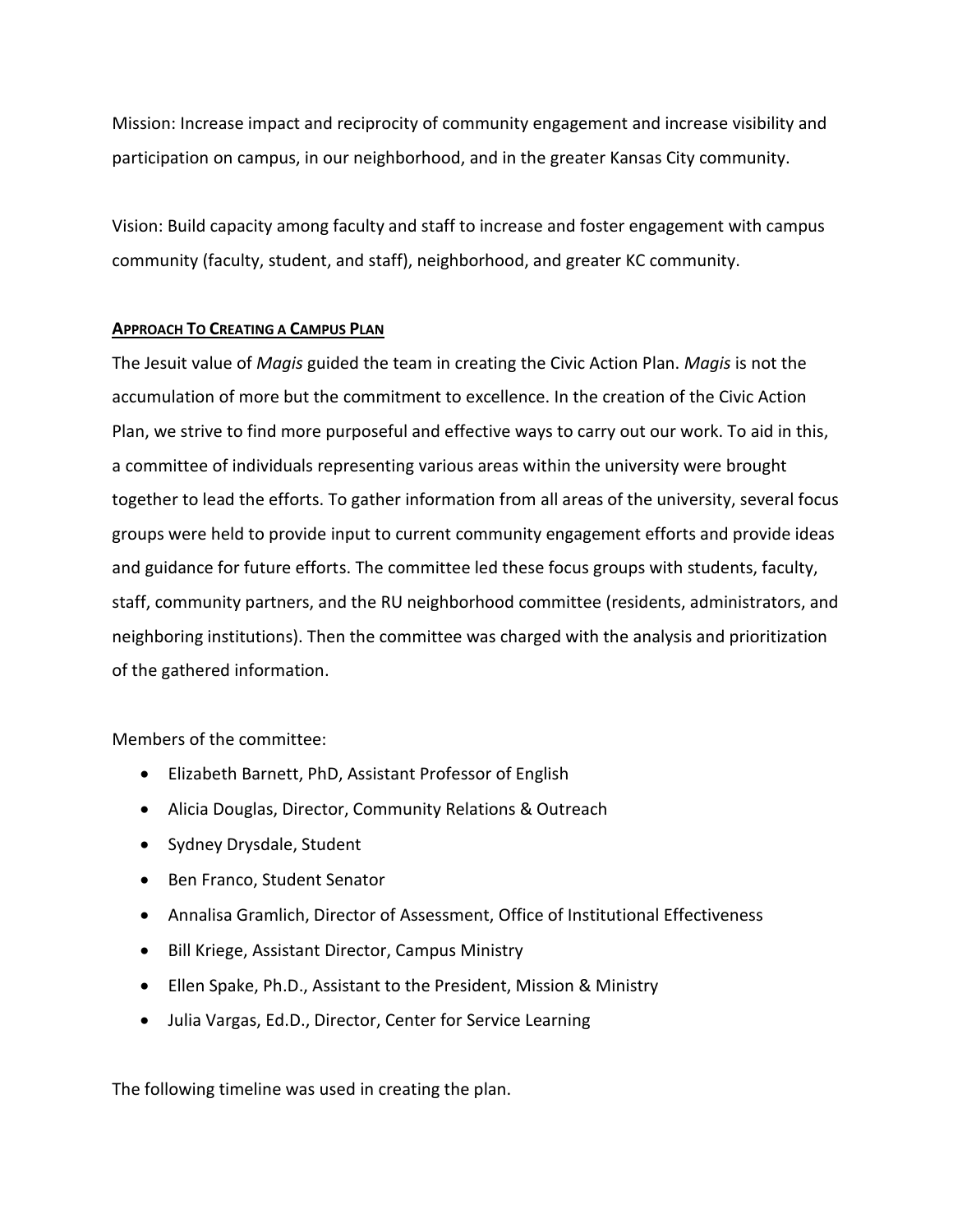| <b>Action Step</b>                                                                                                      | Person(s) Involved                                                                                                                                                                                                                                  | <b>Date</b>               |
|-------------------------------------------------------------------------------------------------------------------------|-----------------------------------------------------------------------------------------------------------------------------------------------------------------------------------------------------------------------------------------------------|---------------------------|
| Develop benchmarks for each of the 5<br>commitments.                                                                    | Alicia Douglas and Julia Vargas                                                                                                                                                                                                                     | July 31, 2016             |
| Form a committee to create the plan: 1)<br>synthesize information; 2) analyze<br>information; 3) prioritize information | Representative from Student<br>$\bullet$<br>Development<br>Administrator engaged in<br>community<br>Faculty member engaged in<br>community<br>Representative from the<br>$\bullet$<br><b>Community Engagement</b><br>Committee of Student<br>Senate | August 30, 2016           |
| Hold focus groups to present benchmarks<br>and imagine future endeavors                                                 | Students<br>$\bullet$<br>RU Neighborhood<br>Committee<br><b>Community Partners</b><br>$\bullet$<br>Faculty/ Staff                                                                                                                                   | October/<br>November 2016 |
| Analyze/ Prioritize information from focus<br>group sessions                                                            | Committee                                                                                                                                                                                                                                           | January-May<br>2017       |
| Civic Action Plan Draft for approval                                                                                    | Fr. Curran                                                                                                                                                                                                                                          | August 2017               |

The committee agreed to this timeline to take advantage of the university's next strategic planning process which began in the spring of 2017. Our goal is to have the Civic Action Plan outcomes and action steps incorporated into the larger university strategic plan for added strength and support.

# **OUTCOMES**

Data were collected by conducting focus groups and speaking with key leaders involved in community based work. The committee analyzed and prioritized the emerging themes from our community. This information was utilized to create vision and mission statements as well as outcomes to support those goals. The three outcomes are wide reaching and address the organization of community activities on campus (Outcome 1) as well as increasing and fostering staff and faculty community engagement (Outcome 2) and campus (faculty, student, staff) and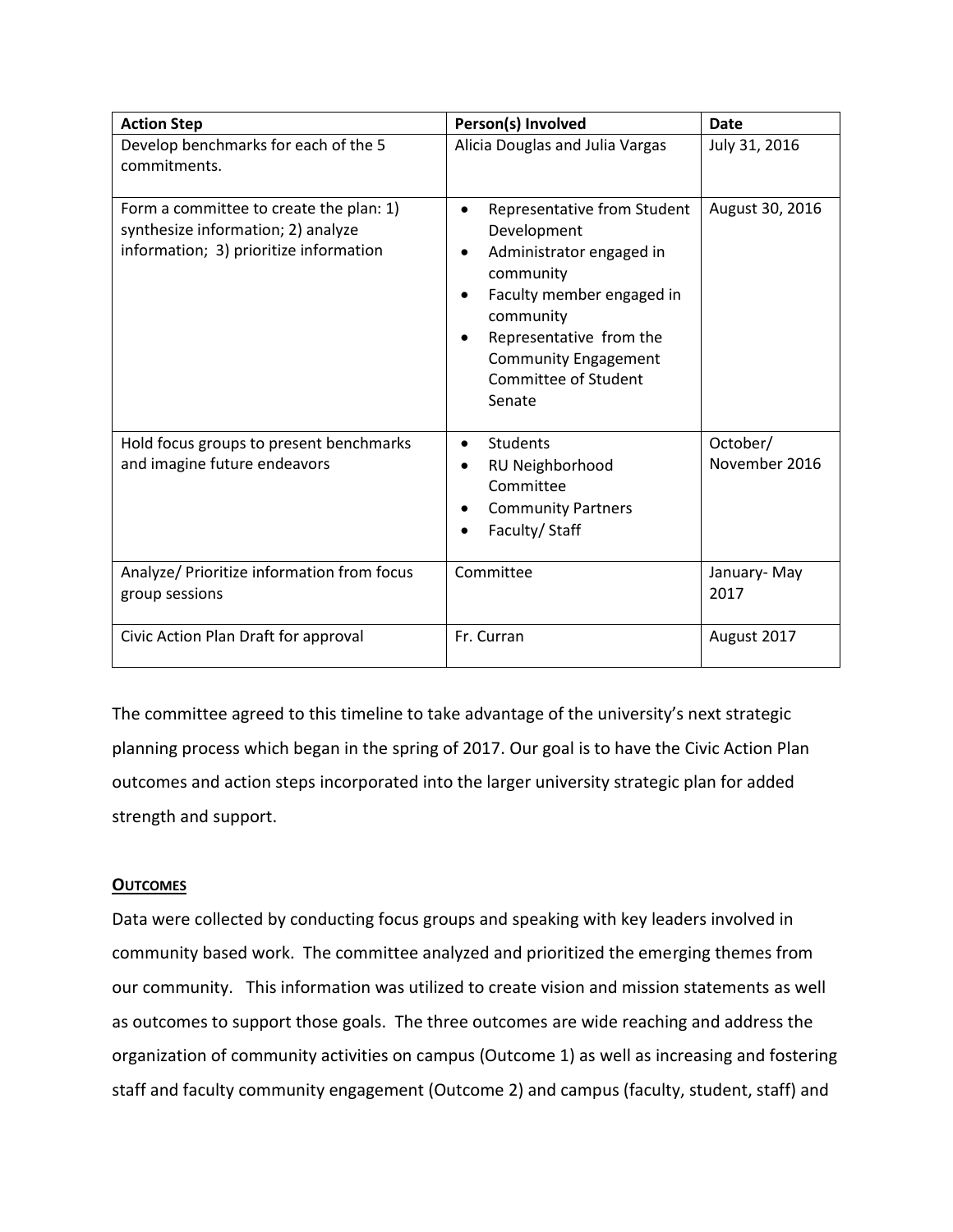community relationships (Outcome 3). All three outcomes and their related actions are outlined below.

**Outcome 1:** Prepare for eventual centralization of community events, work, and opportunities.

*Action: Form a work group to document, manage all opportunities and increase visibility Action: Document and centralize all current avenues, resources, opportunities for faculty, student, and staff to engage with their campus, neighborhood, and greater Kansas City community.*

*Action: Communicate these opportunities effectively to the campus community.*

**Outcome 2:** Increase and foster staff and faculty community engagement—build capacity among staff and faculty around community engagement

*Action: Promote staff's use of mission leave Action: Document and advertise possible community partners for faculty and staff to contact Action: Form exploratory group to engage with Rank and Tenure committee for possible development of community engagement rubric.*

**Outcome 3:** Increase and foster campus (faculty, student, staff) and community relationships.

*Action: Develop orientation to the neighborhood for faculty, students, staff Action: Create intentional partnerships to embrace the reciprocity of campus and community assets.*

*Action: Commit to issues of the common good for the community (ex. Farmer's market on campus, sustainability efforts, educations access, etc.)*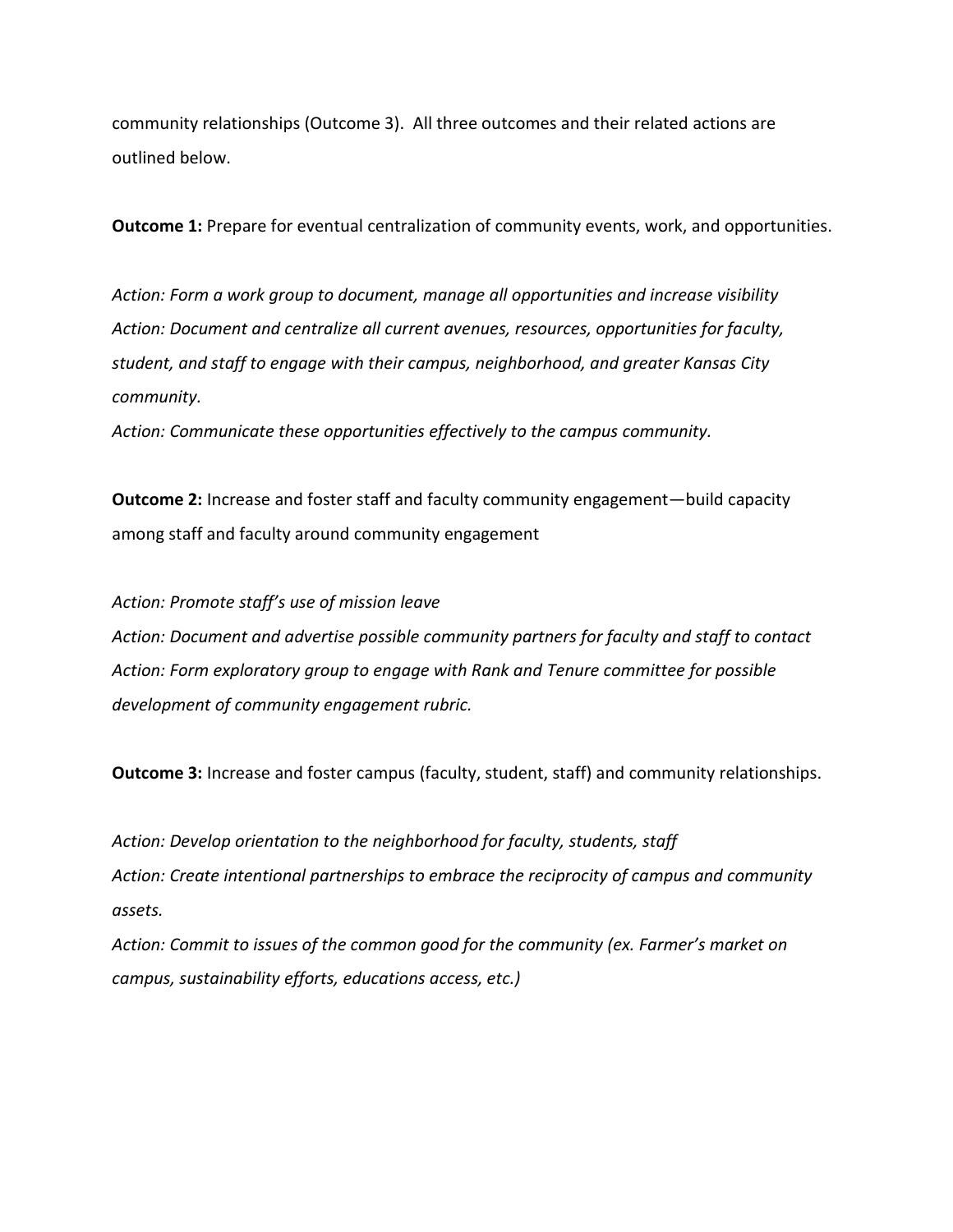# **TIMELINE AND ACCOUNTABILITY**

| GOAL: Prepare for eventual centralization of community events, work, and opportunities.                                                                                                                  |                                                                        |                           |                                                                                                                            |                                                              |                                                                                                   |                                                                                                                 |
|----------------------------------------------------------------------------------------------------------------------------------------------------------------------------------------------------------|------------------------------------------------------------------------|---------------------------|----------------------------------------------------------------------------------------------------------------------------|--------------------------------------------------------------|---------------------------------------------------------------------------------------------------|-----------------------------------------------------------------------------------------------------------------|
| <b>Action Strategies</b>                                                                                                                                                                                 | <b>Task By</b>                                                         | Begin/End<br><b>Date</b>  | <b>Resources</b><br><b>Needed</b>                                                                                          | <b>Potential</b><br><b>Challenges</b>                        | <b>Desired Outcome</b>                                                                            | <b>Outcome</b><br>Measure (s)                                                                                   |
| Form a work group to<br>document, manage all<br>opportunities and increase<br>visibility                                                                                                                 | Father<br>Curran and<br>Director,<br>Center for<br>Service<br>Learning | Fall 2017/<br>Spring 2018 | Supervisor<br>support for<br>committee<br>work.<br>Training/<br>education on<br>community<br>engagement<br>best practices. | Over-<br>commitment of<br>potential<br>committee<br>members. | Cross-sectional group<br>dedicated to<br>community<br>engagement efforts<br>of faculty and staff. | Creation of work<br>group dedicated to<br>community<br>engagement efforts<br>of campus                          |
| Document and centralize<br>all current avenues,<br>resources, opportunities<br>for faculty, student, and<br>staff to engage with their<br>campus, neighborhood,<br>and greater Kansas City<br>community. | Community<br>Engagement<br><b>Work Group</b>                           | Fall 2018/<br>Summer 2019 | Database<br>creation to<br>manage and<br>track<br>community<br>engagement of<br>faculty & staff.                           | Collection of<br>data from<br>across campus.                 | Mechanism to<br>collect, record, and<br>publish community<br>engagement<br>activities.            | Creation of<br>database resource<br>for faculty, student,<br>and staff.                                         |
| Communicate these<br>opportunities effectively to<br>the campus community.                                                                                                                               | Community<br>Engagement<br>Work Group<br>and PRM                       | Fall 2019/ on-<br>going   | Marketing plan<br>for roll-out of<br>database<br>On-going<br>support for<br>updates and<br>maintenance<br>of database      | Over-<br>commitment of<br>staff to<br>maintain               | Communication plan<br>to increase<br>awareness of<br>community<br>engagement<br>activities.       | Increased number<br>of faculty and staff<br>reporting<br>awareness of<br>community<br>engagement<br>activities. |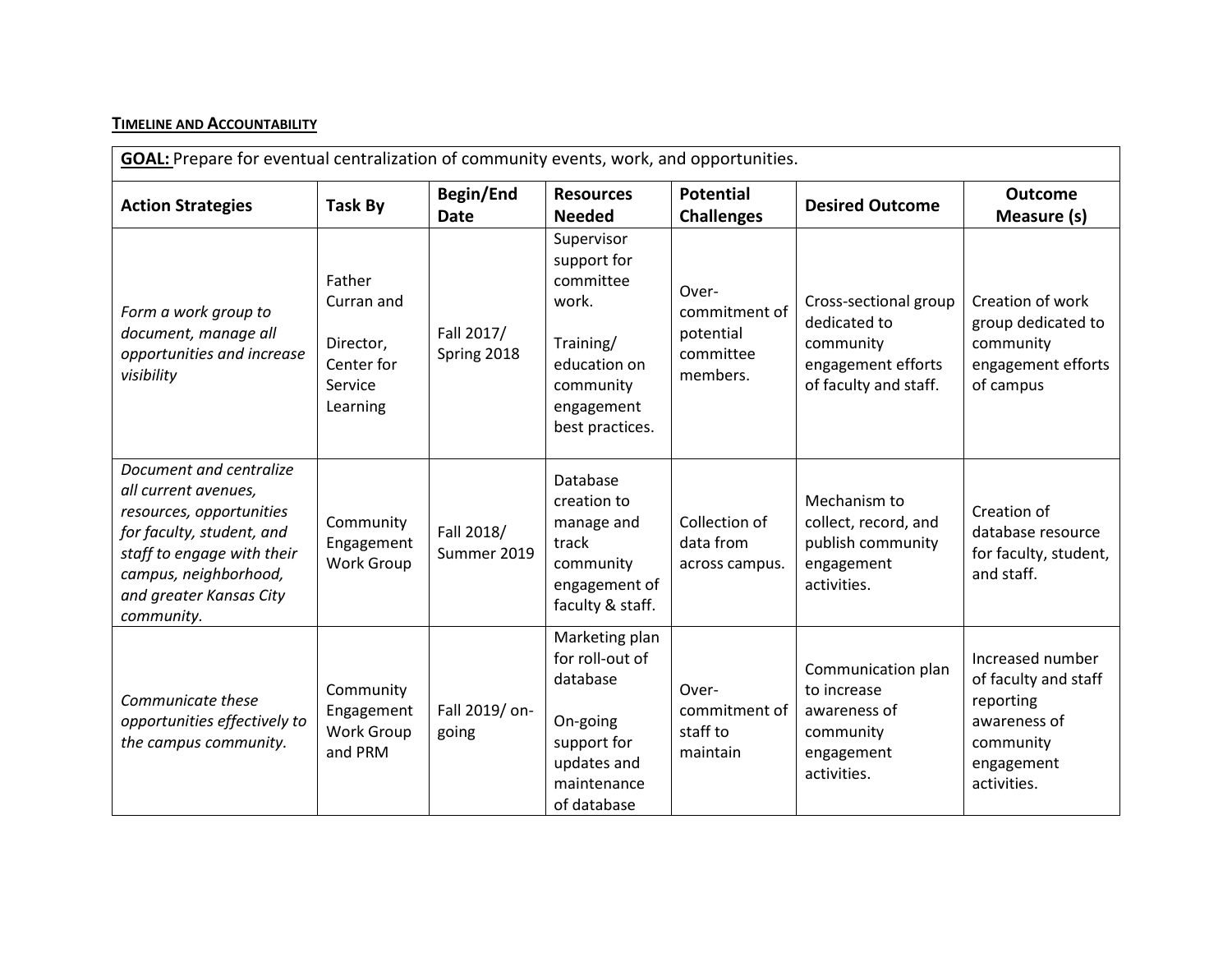**GOAL:** Increase and foster staff and faculty community engagement—build capacity among staff and faculty around community engagement

**Action Strategies Task By Begin/End Date** *Promote staff's use of mission leave* Mission and Ministry Office and Human Fall 2017

| <b>Action Strategies</b>                                                                                                                   | Task By                                                        | Begin/End<br><b>Date</b> | <b>Resources</b><br><b>Needed</b>                                                                                         | <b>Potential</b><br><b>Challenges</b>                          | <b>Desired Outcome</b>                                                                      | Outcome<br>Measure (s)                                                                                                             |
|--------------------------------------------------------------------------------------------------------------------------------------------|----------------------------------------------------------------|--------------------------|---------------------------------------------------------------------------------------------------------------------------|----------------------------------------------------------------|---------------------------------------------------------------------------------------------|------------------------------------------------------------------------------------------------------------------------------------|
| Promote staff's use of<br>mission leave                                                                                                    | Mission and<br>Ministry<br>Office and<br>Human<br>Resources    | <b>Fall 2017</b>         | Supervisor<br>training and<br>understanding<br>of policy                                                                  | Supervisor<br>approving time<br>off for staff                  | Staff awareness and<br>utilization of mission<br>leave                                      | Increased number<br>of staff reporting<br>and using mission<br>leave.                                                              |
| Document and advertise<br>possible community<br>partners for faculty and<br>staff to contact                                               | Community<br>Engagement<br>Work Group<br>and PRM               | Fall 2019/ on-<br>going  | Marketing<br>plan for roll-<br>out of<br>database<br>On-going<br>support for<br>updates and<br>maintenance<br>of database | Format in<br>effective way<br>that it will be<br>utilized      | Communication plan<br>to increase<br>awareness of<br>community<br>engagement<br>activities. | Increased number<br>of faculty and staff<br>reporting<br>awareness of<br>community<br>engagement<br>activities.                    |
| Form exploratory group<br>to engage with Rank<br>and Tenure committee<br>for possible<br>development of<br>community engagement<br>rubric. | Community<br>Engagement<br>Work Group<br>and Faculty<br>Senate | Spring 2020              | Best practices<br>and models of<br>community<br>engagement<br>rubric                                                      | Development of<br>rubric may be<br>seen as too<br>prescriptive | Consideration or<br>elevation of<br>community<br>engagement as<br>scholarly activity        | Formation of group<br>to determine the<br>possibilities of<br>community<br>engagement within<br>promotion and<br>tenure discussion |